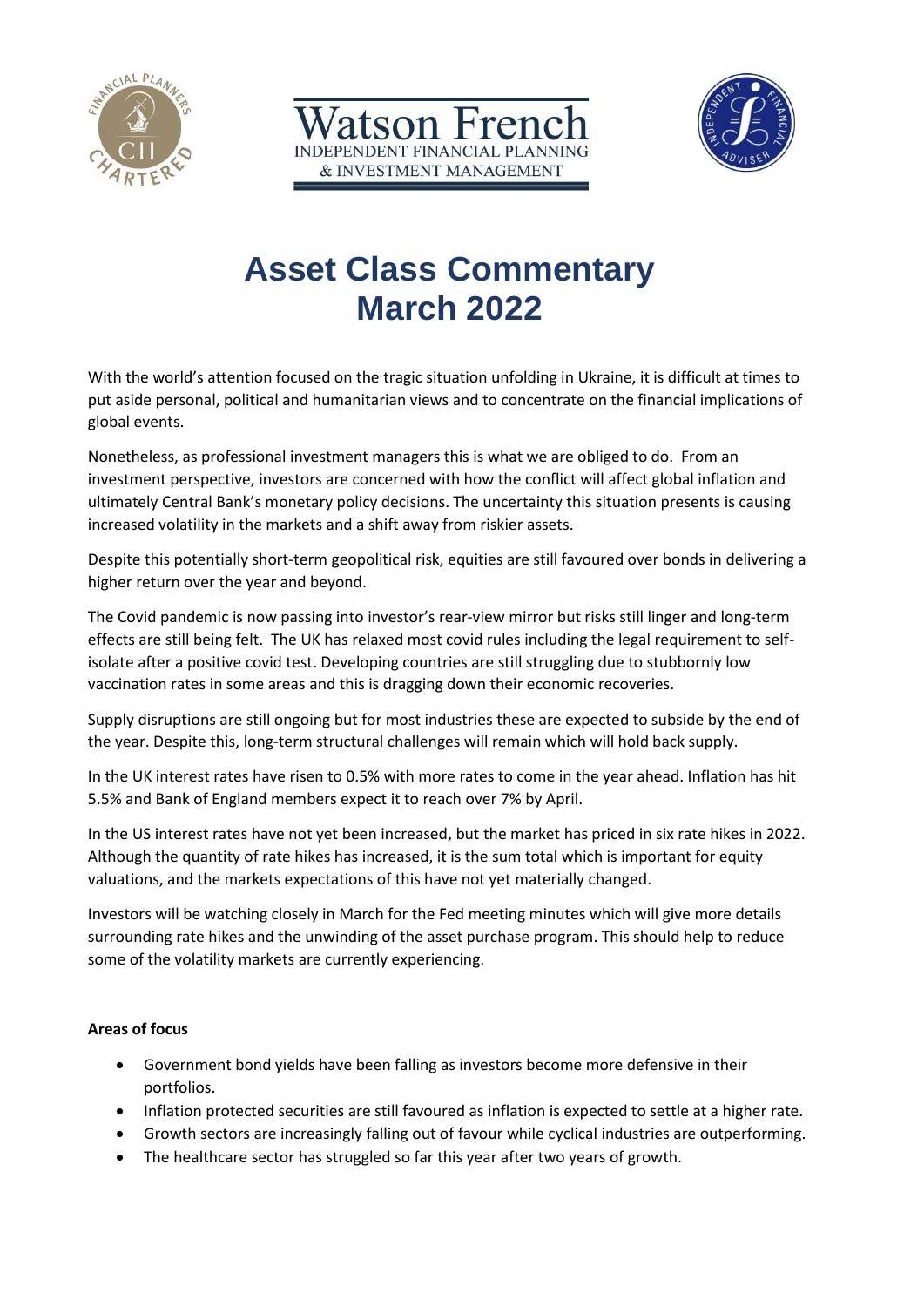- Since  $1<sup>st</sup>$  January, UK equity has performed the best out of the major indices (as measured by the FTSE 100).
- Ethical investment funds have struggled recently but long-term the outlook remains positive, in our view.
- Energy stocks have delivered higher returns due to rising energy costs.
- Emerging market equities face tough economic conditions, but hard currency bonds could provide high yields in the next few years.

## **Ukraine**

Although the situation in Ukraine is causing increased volatility and many risk assets have dropped in value, falling markets do present long-term opportunities for investors. It is these long-term opportunities that ultimately dictate market returns, and short-term volatility provides bumps in the road and where appropriate, opportunities to rebalance portfolios.

The situation in Ukraine is constantly evolving. Beyond what is said in the markets, no one knows how the situation will unfold. Currently, President Putin has ordered troops into Ukraine and Russia has attacked Ukraine military targets and cities. In all likelihood the West will not send troops to fight on Ukraine's behalf, but they have already started to impose sanctions, and these are likely to continue as and when the situation deteriorates. The sanctions include cutting off Russian banks from using the global SWIFT banking system, sanctioning Russian individuals, and restricting the purchase of Russian commodities. Russia has responded in turn by restricting their exports of certain products.

The US, UK and Europe have cut off energy supplies (or began to phase out the purchase) from Russia and this has pushed energy prices even higher.

Many oil traders are struggling to sell Russian oil as the risks are too high, and this has pushed oil prices even higher.

How the situation in Ukraine will affect global markets revolves around geopolitical risk. In reality the impact on global demand will most likely be small and possibly shorter-lived as Russia does not make up a large proportion of the global economy (it is the 11<sup>th</sup> largest economy). The real issue will surround energy prices, but the effect this will cause will be varied.

Russia supplies around 10% of the world's energy and the restriction of energy supplies has pushed prices higher, which will cause already high inflation to move even higher. The risk here is that central banks tighten monetary policy further to combat this (which would really have little effect).

Europe will feel the worst effects of any reduction in energy supplies as the region imports 50% of its total energy from Russia. Globally it is expected that any reduction in energy supplied from Russia will add 2% onto inflation figures in the worst case scenario. Oil is already trading above \$110 a barrel for the first time since 2014, and if the situation deteriorates further, it could reach \$140 a barrel.

For economies this increase in energy prices will have a number of effects. Increasing energy costs such as fuel costs will dampen consumer confidence and reduce disposable income. Whether this affects consumer spending depends on the magnitude of the reductions and consumer confidence in their finances. This in turn could lower economic growth.

At a time when central banks are tightening monetary policy, high supply side inflation, rising interest rates and lower growth is not an ideal scenario and could tilt economies towards slowing GDP growth.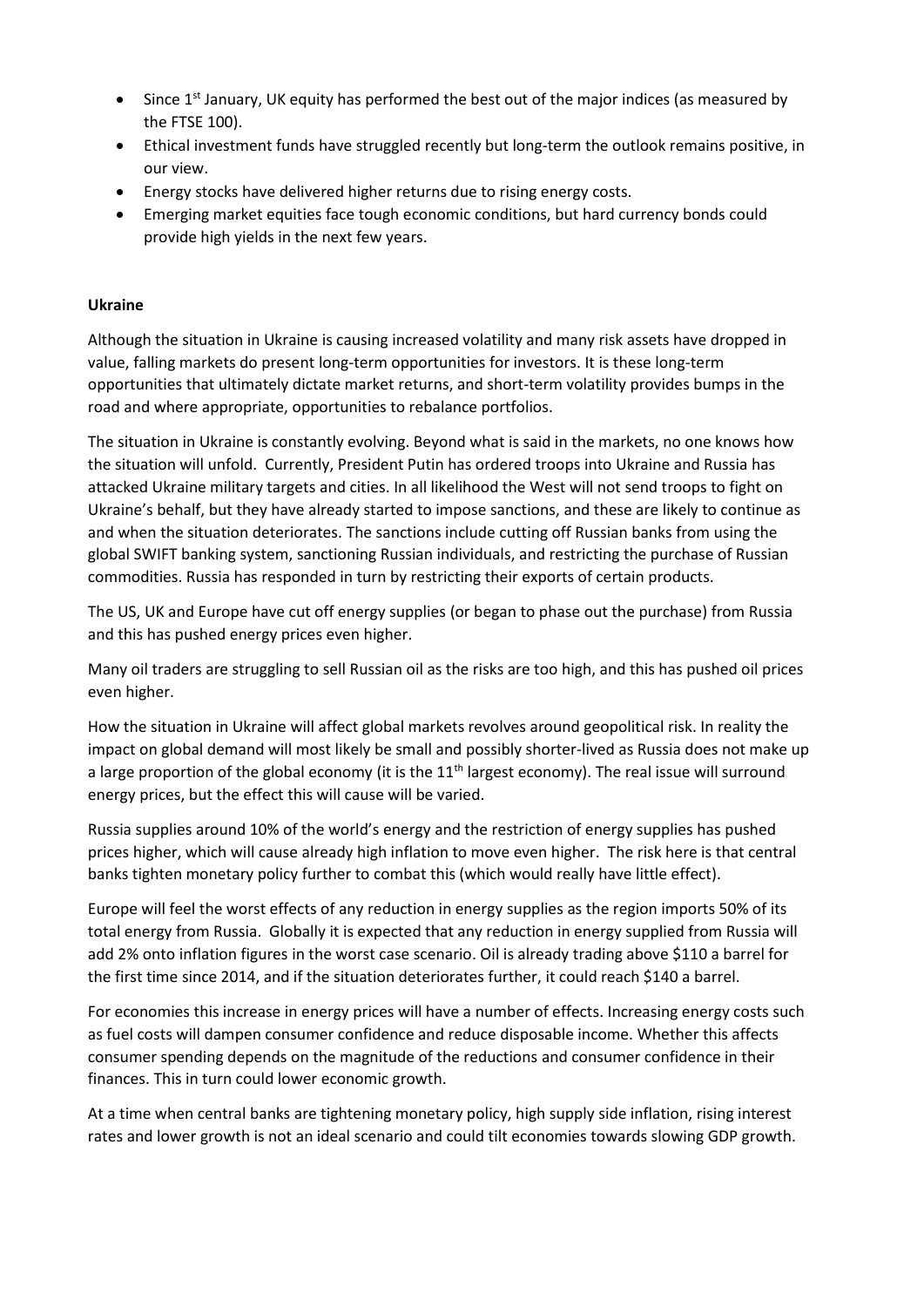When economies do begin to reach their peaks near the top of the business cycle, increasing interest rates are used to slow growth. As this is not a normal economic restart and the main cause of inflation is on the supply side (not overheating demand), increasing interest rates too far could cause more harm than good and could result in stagflation (rising inflation and slowing or no growth).

In previous times of high geopolitical risks, especially from the outbreaks of wars, the effect on global markets has been short-lived. Longer-term effects have been caused by other issues such as economies going into recession.

If the US did go into recession in 2022 there would be large losses for equity markets. However, analysts think the chance of this happening this year are small. It will be important to look at US consumption data in the coming months to see how GDP growth will be affected by current events. Any surprises on the downside (lower GDP growth and/or lower consumer consumption) and the market will react by selling highly-priced equities, such as those in the technology sector.

In terms of Russian or Ukraine equity, the effects will be small for diversified portfolios. Emerging market funds tend to hold small weightings towards Russia (2.9% on average) and are diversified so the damage caused to equity in the region will not be felt too hard. The Russian stock market (as measured by the MSCI Russia) had fallen by one of the third largest single day losses in history, wiping 40% off the index's value.

The value of the Russian Rouble has crashed and in response to this Russia has more than doubled its interest rate to 20%.

## **Supply issues**

During the pandemic consumers demand shifted from services to goods, and the growth in durable goods has been too high for supply to keep up. However, recent data suggests the demand for durable goods will decrease and the demand for services will increase (as economies reopen further and covid restrictions are relaxed) which will ease some of the strain on supply.

Long-term structural issues for the supply of goods revolves around transportation and infrastructure.

The shortage of labour for the trucking industry and decline in airfreight capacity are increasingly difficult logistic challenges, and ones that will are not expected to subside until late 2023.

New technology requiring increasing raw materials is also affecting supply. Take the electric vehicle (EV) for example. The use of raw materials in EVs has only just started to pick up and this has pushed prices up. Lithium is a key material in EV batteries and the demand for it has pushed the price of lithium up over 400% in the last year. The supply is just not big enough and many other industries require this raw material, so there is high competition for orders.

The basic infrastructure that is needed for the supply of lots of products and commodities is just not available at the current time and is something that will takes years to develop.

This will be a key issue for the consumer as these supply constraints will keep inflation at elevated levels regardless of Central Bank policy.

## **UK**

CPI Inflation in the UK rose to 5.5% in January, the highest level seen in 30 years. This was slightly higher than the 5.4% reading in December but well above the BoE target rate set at 2%. The BoE has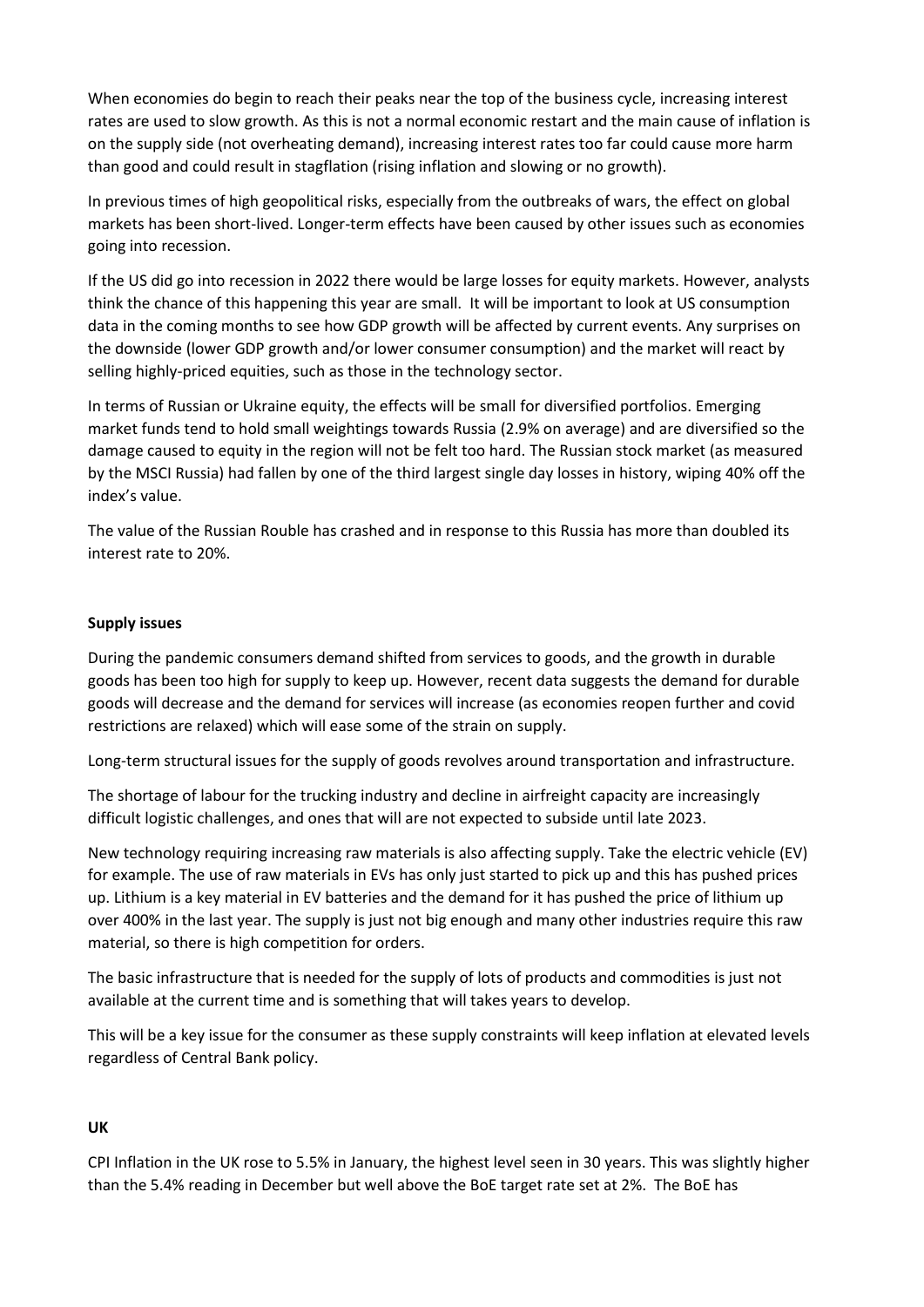forecasted inflation to peak above 7% in the Spring, when the government introduces the new level for the energy price cap. For the rest of the year the level is expected to remain above 5%. This is not considering the effects that the Russian invasion of Ukraine will have on inflation.

The main drivers of the higher inflation have been the higher energy costs and food prices. As the situation in Ukraine continues to unfold energy prices could be pushed even higher and fuel costs increase further, which will add onto the high current levels. Despite the UK only relying on Russia for 6% of its imported fuels, the reduction in global supply will have a knock on effect by pushing prices up.

The outlook for the UK economy is getting bleaker as high inflation has the potential to reduce consumer spending. Increased taxation via NI rate hikes in April will further dampen consumers disposable income.

Price inflation outstripped wage inflation causing real wages to fall by 0.8% in January. Increasing financing costs for UK businesses will also reduce corporate profits and expansion which will be a drag on the economy. Usually, inflation is a sign of a growing economy, but as mentioned, present inflation is being driven by supply issues rather than overheating demand.

The above point is further supported when we look at economic data and surveys such as the consumer confidence index. This measures how consumers are feeling about their personal finances and the wider economic prospects. The score has fallen to the lowest since the start of the pandemic as consumers worry about rising prices and rising interest rates.

Data such as credit card spending and retail footfall has remained below pre-pandemic levels and has fallen from its peak in November.

Overly aggressive rate hikes to combat supply driven inflation will only further hurt UK economic growth and stamp out demand that is beginning to increase. For example, retail spending in the previous month grew by 1.9%, the highest level since non-essential stores reopened last April.

There is a small consensus that the reaction markets have had so far in response to the forecasted rate hikes have been overdone. The belief is that the rate hikes will not be overly aggressive to fight inflation and will only return to pre-covid policy options. The rate hikes are simply to remove unneeded stimulus and cool inflation, but not to fight it down and in turn damage growth. Investors who are wanting a bigger policy reaction are thinking short-term and not about the long-term.

The market forecasts that the BoE will stop raising interest rates when they reach 1.75%. However, some believe the bank could stop at 1.25%. That is to say, the Bank should recognise the factors which are driving inflation up and real income lower, and not act hastily to assert its commitment to the inflation target by overstretching.

Higher fuel prices will benefit companies such as Shell and BP. There is a general shift and preference for value stocks in the current market climate. Sectors such as financials, energy and industrials are performing above growth sectors such as technology. As previously reported, the UK has a higher weighting in these sectors, the UK is looking like a more attractive investment environment.

With US stock valuations still stretched (despite their recent pullback) investors are looking elsewhere to trim their risk and provide the best returns.

Since the beginning of the year, the FTSE 100 has been the best performing index returning -3.05%, while the S&P 500 has returned -7.53%. Over the past year the FTSE 100 has also been the least volatile index averaging 7%, compared to the next closest index the France CAC which had volatility of 9.46%.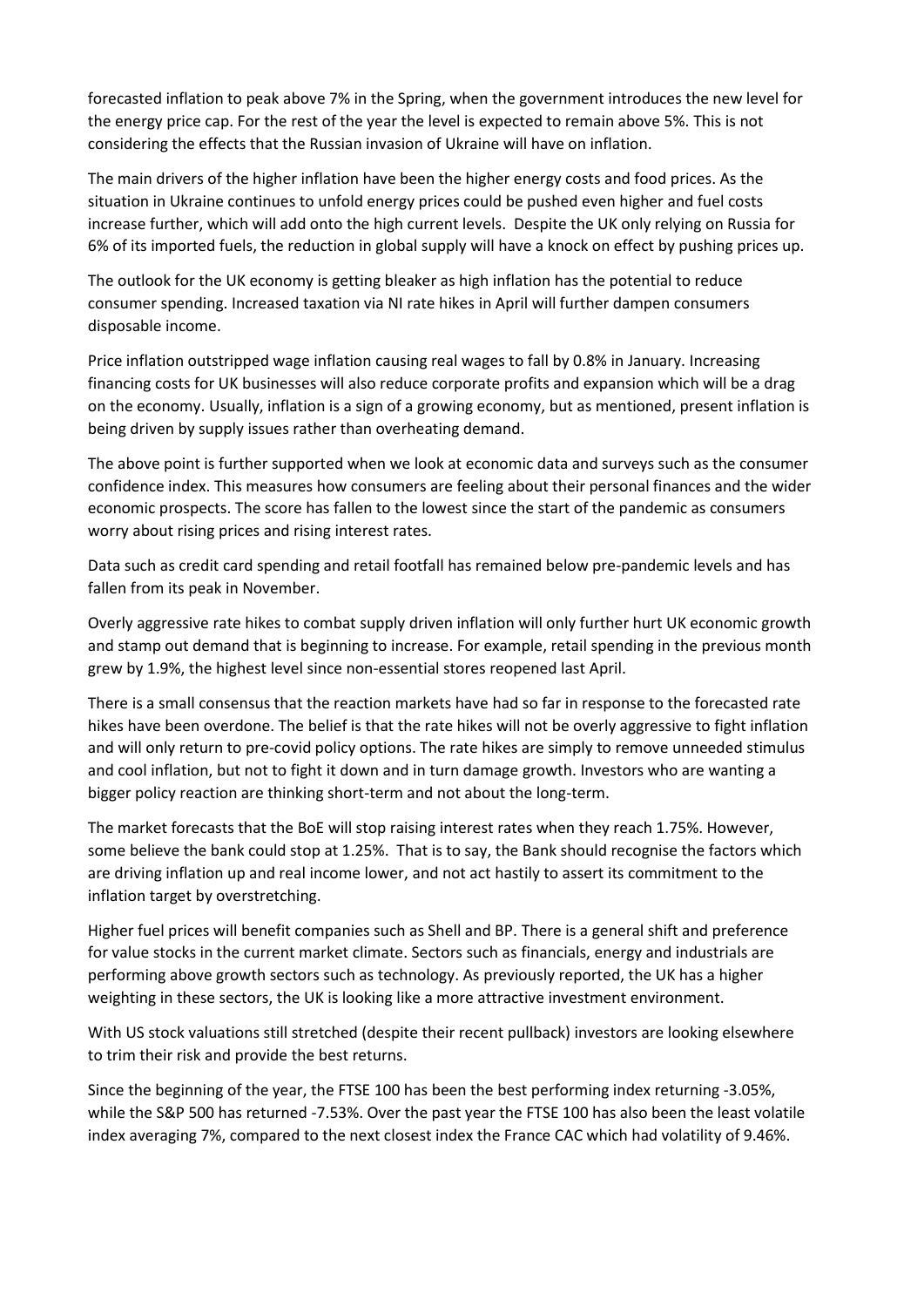

TRADINGECONOMICS.COM | OFFICE FOR NATIONAL STATISTICS

*Chart from ONS showing the monthly annualised CPI rate*

## **US**

Inflation in the US has reached 7.90% in February, the highest level in 40 years. This has sparked fears of rate rises being brought forward. The next anticipated rise is expected to be by 0.25% in mid-March, although there is a possibility that it will be a 0.50%. The possibility of a 0.50% rise has declined steeply in the last few days as the effects in Ukraine are being felt worldwide. This will be followed by 5 or 6 more rises of 0.25%, ending up with interest rates at 1.50-1.75% at the year's end.

Although the pace of rate rises has increased, the sum total of the rises has not materially changed, and this is more important for long-term equity valuations.

The biggest risk for the US is whether consumer consumption data shows the economy is still on track and is not at risk of entering a recession. Analysts have put a low probability on this happening but the risks of it happening are present. While previous geopolitical risks have resulted in markets rising after a year, markets did not end up rising and dropped further when the US entered a recession after a conflict.

US stocks have had a hard start to the year with the NASDAQ performing the worst out of most major indexes. This is due to high growth technology stocks (whose valuations are based on earnings further into the future). Increasing interest rates means that these earnings must be discounted at a higher rate, immediately lowering the stock valuations.

There is also a shift away from stocks that benefited from consumers staying at home. As economies re open and consumers spend less time at home, stocks that rely on retail consumer footfall are picking up.

Many investors have cut their exposure to the US in their portfolios as other regions are expected to perform better in the current and upcoming environments. There are still plenty of opportunities in the US, but after a number of years of strong returns, growth stocks are no longer in favour.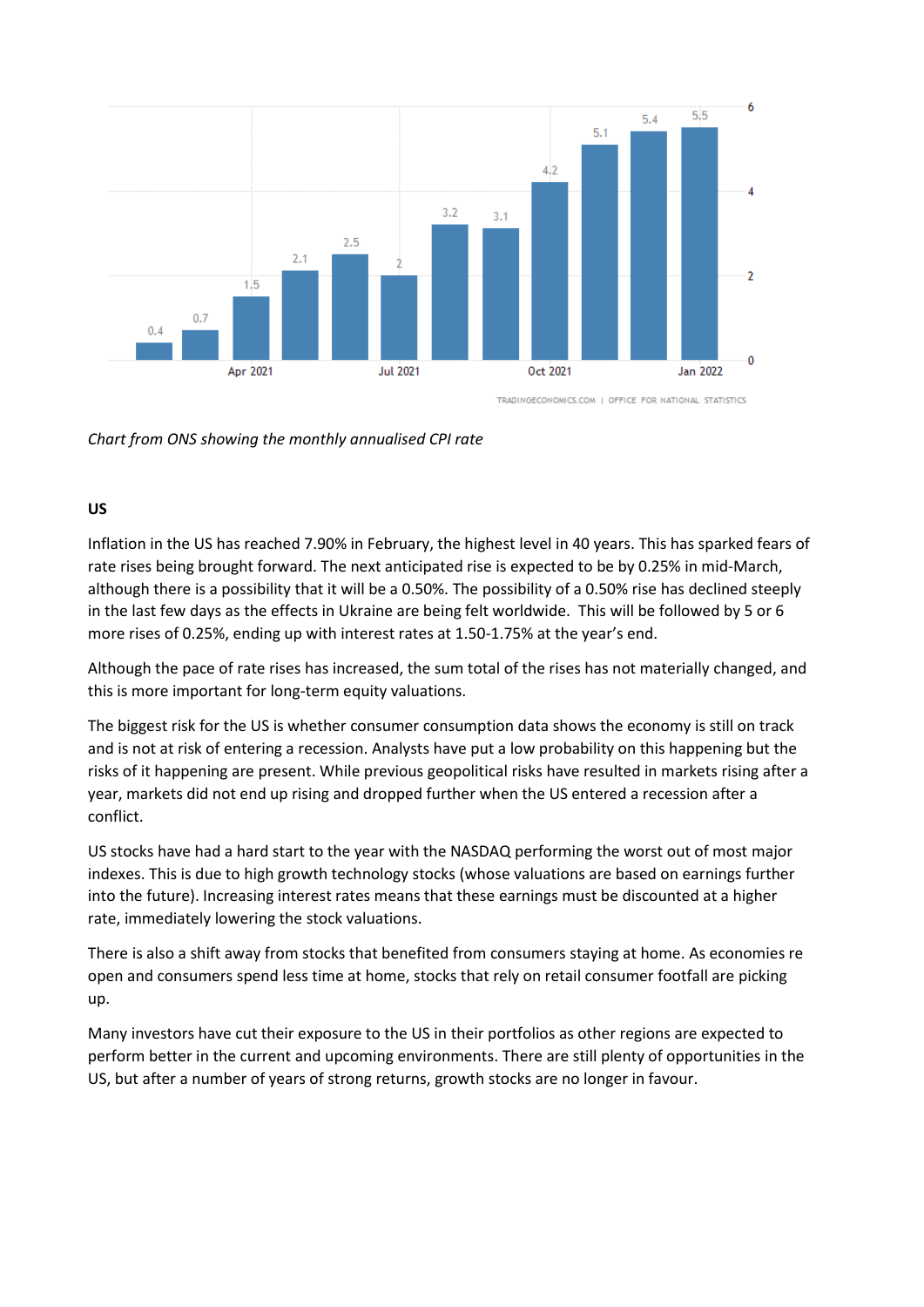#### **Europe**

Inflation in the Eurozone – persistently low for years – hit 5.1% in January and there has been talk in the ECB about tightening monetary policy sooner than expected. Growth in the bloc has started to slow but has been roughly in line with economists' predictions.

Europe is the region that will be most affected by the ongoing issues in Ukraine as the region receives roughly 50% of its energy from Russia. Any reduction in energy supply would be hard to plug from other sources and the development of green energy alternatives will take a long time to fully implement.

European financial stocks have experienced drops of more than 10% as investors analyse how their exposure to Russia will affect their ongoing profitability. We could see areas such as car manufacturers and industrials suffer in the short-term if energy supply is constricted to Europe. The rising costs will put further pressure on the profitability of these industries. Data has also showed that consumers are putting off one-off discretionary purchases, such as new cars, which will further dampen the outlook.



10/03/2021 - 10/03/2022 Data from FE fundinfo2022 1

*Year performance of major stock market indices*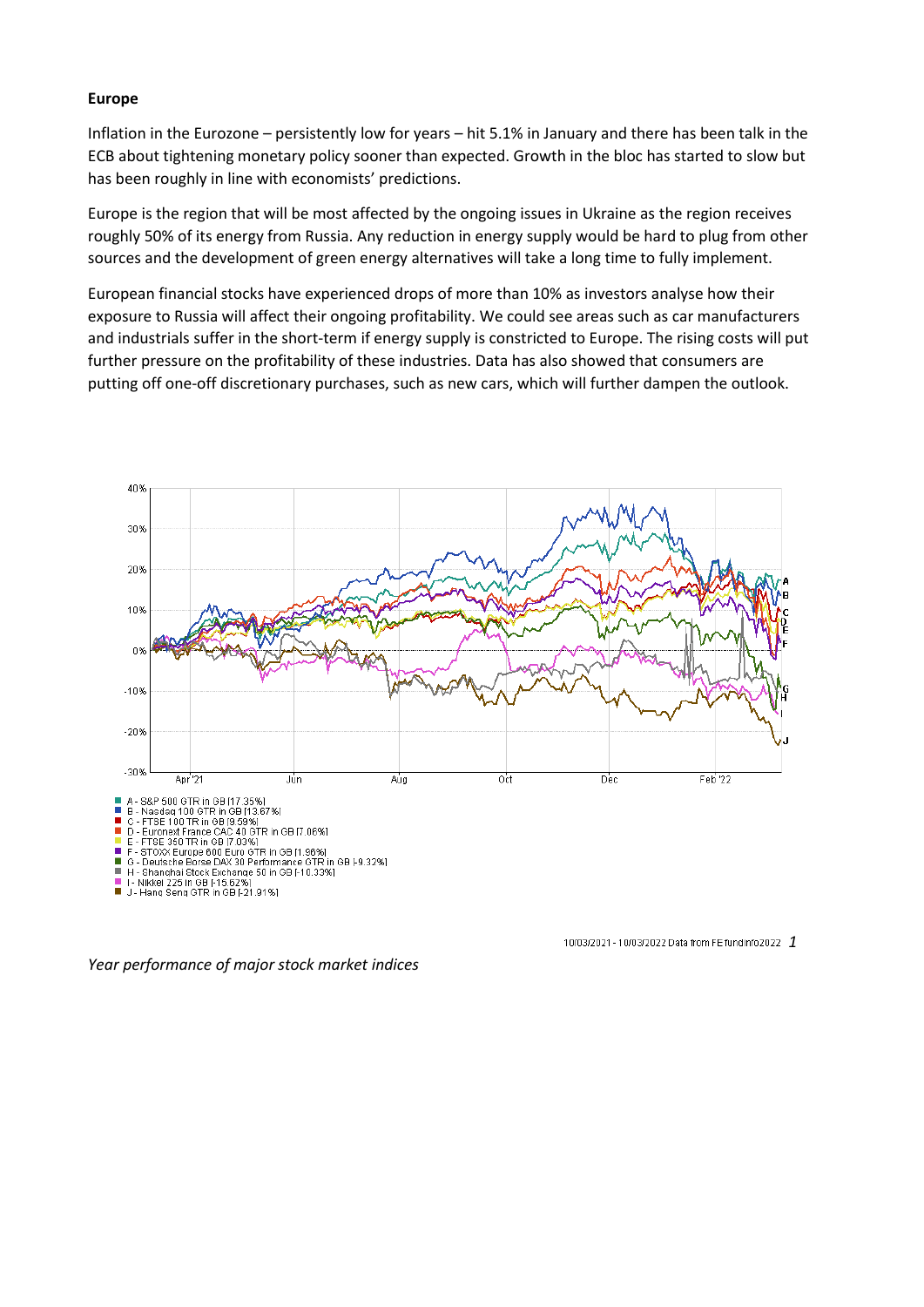

31/12/2021 - 11/03/2022 Data from FE fundinfo2022

*YTD performance of major stock market indices*

#### **Emerging Markets**

The difference in growth between emerging economies and developed economies is narrowing further. Emerging economy assets are typically higher risk investments but as the growth in the respective economies becomes more in line with developed economies growth, the asset class looks less attractive. That being said stock market returns are not necessarily correlated with economic growth.

When we look at the present situation in emerging economies, they make the investment case look even weaker. Covid is still the main issue in these regions with vaccination rates still low. High debt levels to help with the ongoing issues caused by the pandemic have increased the burden the economies are facing.

Most emerging market debt is typically in US dollars. With higher interest rates in the US looming and a strengthening US dollar, the increase of default and the increased hardship of servicing these debts is a real risk.

The outlook is not all doom and gloom. Although debt levels are high, many EM countries have surplus current accounts (as opposed to deficits in the past) and increased foreign currency reserves which is enabling them to weather economic shocks better than they have in the past. Although this has been dented severely by the pandemic.

Emerging economies which export large quantities of commodities have benefited as commodity prices have increased. South Africa is one country where this is the case. Many South American countries who export commodities have had this overshadowed by local political or social difficulties.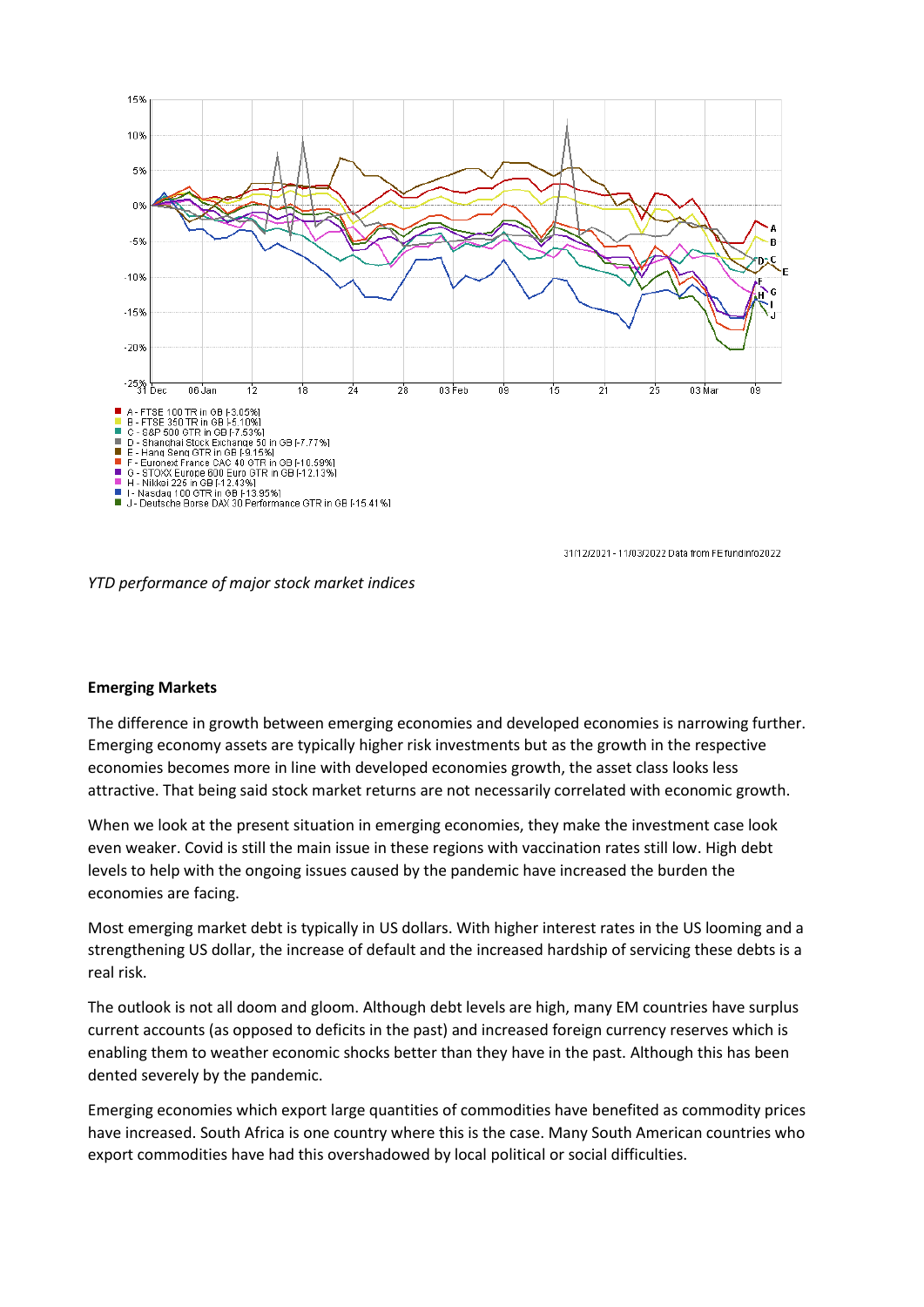Overall, there are high levels of risk in emerging markets. Output growth in China has slowed and the change in the priorities of the Chinese government threatens to keep growth at lower levels than in the past which will hurt countries reliant on demand from China. Social inequality caused by the pandemic means implementing fiscal policy to control economic growth will be harder. Declining global trade levels will further hurt developing countries as they rely on this for much of their economic growth.



26/02/2021 - 28/02/2022 Data from FE fundinfo2022

*Chart showing 1 year performance of various Emerging Market Indices*

#### **Fixed Income**

While fixed income yields have fallen recently as investors have moved to less risky assets amid the Ukraine tension, the medium-term outlook for bonds is that yields will be higher as investors demand a higher premium for holding bonds amid inflation and interest rate risk.

Inflation is expected to settle at a higher rate than pre-covid times and inflation protected securities are preferential over government bonds in the tactical view.

Emerging market debt issued in hard currency could be a potentially attractive investment in the next year. Emerging countries such as Brazil raised their interest rates last year in an attempt to stop inflation running away (as it has in the past). The interest rate in Brazil is expected to peak at 12% before falling back slightly. CPI is currently at over 10% but is expected to fall back to 5%. The combination of the high interest rate and lower inflation is attractive for fixed-income investors due to higher bond real yields.

Local currency debt is still a risky area, and this has not performed well in the past 10 years due to weak local currencies and falling interest rates. With interest rates rising, local currency debts do become more attractive.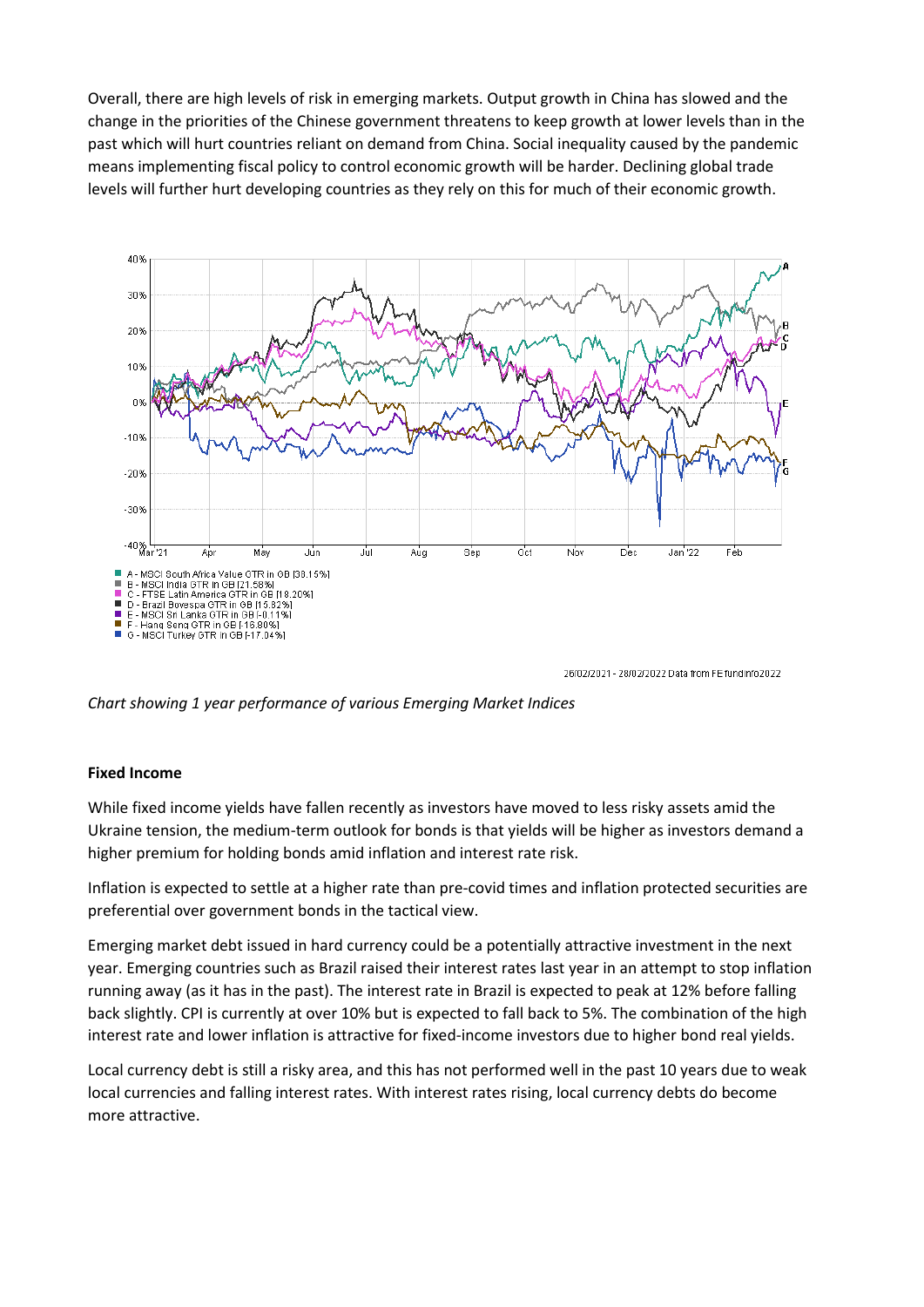## **Commodities**

The price of gold has risen in recent days to a near 18-month high as investors move to safe haven assets, and it is generally regarded as an inflation protected asset. How long the conflict in Ukraine continues will determine how well the price of gold is supported at these levels. That being said, high inflation will now be around for longer to provide support.

However, in more recent times investors have called into question its usefulness and have turned to other asset classes such as infrastructure and property.

Other precious metals such as palladium have seen their prices rise as Russia is a major miner and producer of the metal, accounting for over 40% of the world's supply. This metal is used for catalysts in cars.

Since the announcement from the US, Europe, and the UK to restrict the purchase of Russian energy, prices have risen with heating oil rising by more than double. The price of oil has risen to above \$110 dollars a barrel and the price of natural gas has also risen.

#### **ESG**

ESG funds have been out of favour relative to the broad market and have seen big drops YTD. The reasons for this are mainly linked to the market cycle and short-term preferences.

One reason for ESG stocks being out-of-favour is the recent environment which has pushed energy prices up (oil and gas). The increase in the cost of these "brown" sources of energy has pushed investors to take advantage of this inflation and in turn has moved them away from producers of renewable energy such as solar and wind.

Another cause is the rotation from non-cyclical companies to cyclical companies. Renewable businesses tend to be non-cyclical and in industries such as technology. They are not as capital intensive and use low carbon emission business practices. As well as this ESG funds tend to screen out more cyclical businesses. At the moment the favour is on companies operating in areas such as industrials, financials, airlines and energy and this has led to less demand for non-cyclical businesses.

ESG funds tend to have a higher proportion invested in the health care sector. So far this year this sector has underperformed. The S&P 500 Health care sector index is down over 10% YTD. Health care stocks tend to fit into ESG portfolios well as they look at sustainable access to healthcare for people and focus on issues to help improve social inequality.

The cost of materials used for sustainable energy products such as solar panels have increased considerably and this is driving down investment in these areas.

These are some of the main reasons why ESG funds have decreased in value lately. It should be noted that these are mainly shorter or medium-term issues and do not look long-term to the support sustainable stocks will provide for economies and the place they will have in helping them grow.

The issues around climate change for example are not disappearing. At the moment investors are focused on other issues, but when these subside and climate comes back to the fore these stocks will perform well. A recent report showed that the effects climate change is currently having are more pessimistic than previously thought, and there has been much damage that is irreversible. The occurrence of natural disasters and extreme weather is only going to increase.